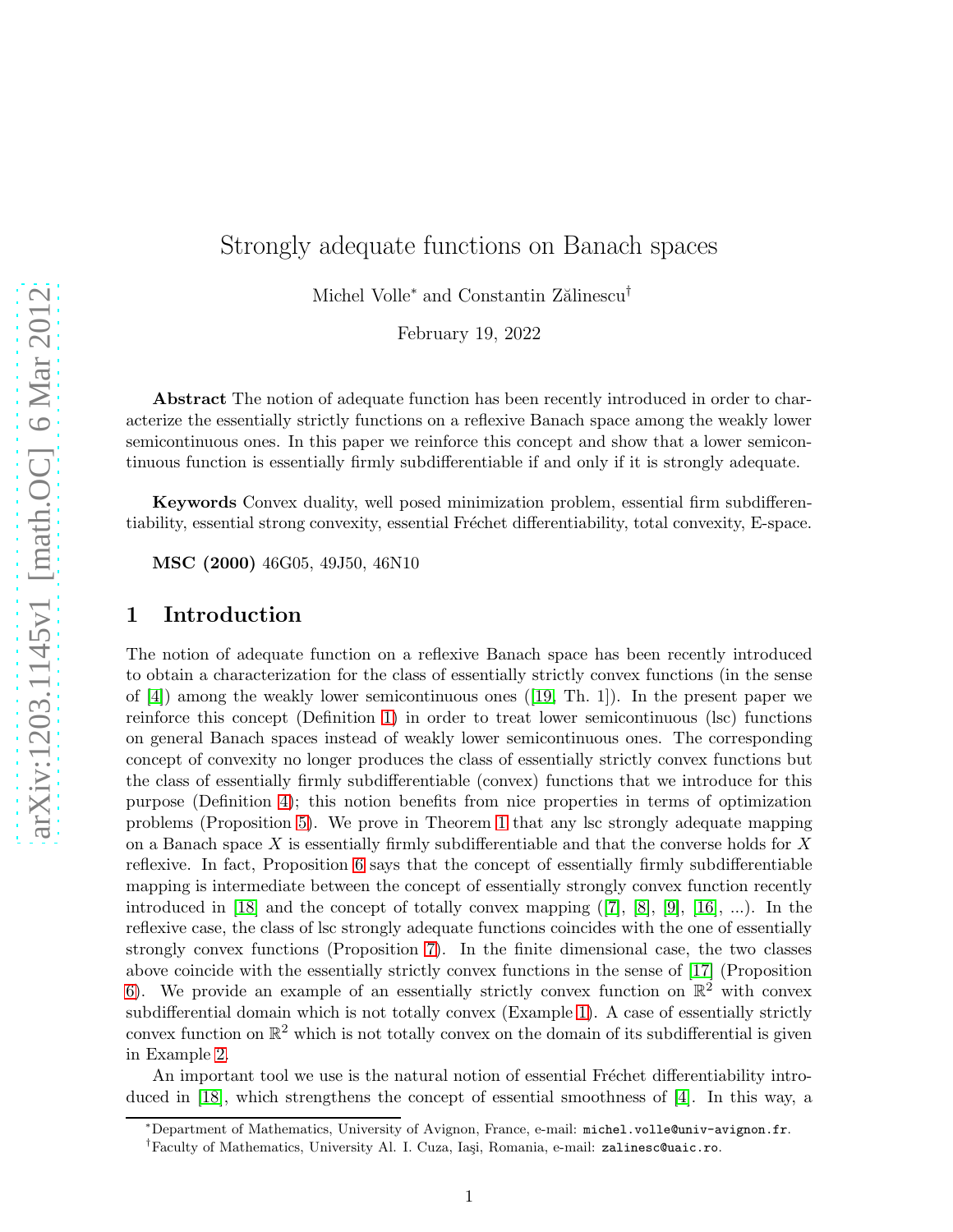dual characterization of lsc strongly adequate functions on general Banach spaces is given in Proposition [3](#page-3-0) in terms of essentially Fréchet differentiability of the Legendre–Fenchel conjugate functions.

Section 3 is devoted to relative projections introduced in [\[9\]](#page-11-2) which are natural generalizationsof the Bregman and Alber's projections  $([1], [6], ...)$  $([1], [6], ...)$  $([1], [6], ...)$  $([1], [6], ...)$  $([1], [6], ...)$ . In this context, we define the f-strongly Tchebychev sets with respect to a lsc function  $f$ , non necessarily convex (see also [\[5\]](#page-10-5)), and study the convexity of this kind of sets (Theorem [2\)](#page-8-0). As an application, we get a farthest point like result (Corollary [3,](#page-8-1) Remark [5\)](#page-8-2). In Section 4, we characterize the so-called E-spaces([\[10\]](#page-11-5), [\[11\]](#page-11-6), [\[13\]](#page-11-7), ...) by using our notion of strongly adequate function (Proposition [8\)](#page-9-0) and the firm subdifferentiability of the square of the norm (Proposition [9\)](#page-9-1). Finally, Proposition [10](#page-10-6) gives a variational characterization of the closed convex sets in an E-space including the fact that a closed set in a Hilbert space is convex if and only if it is strongly Tchebychev.

## 2 Notation and preliminaries

In the sequel X is a Banach space whose topological dual and bidual we denote by  $X^*$ and  $X^{**}$ , respectively; the dual norm on  $X^*$  is denoted by  $\|\cdot\|_*$ , and  $x^*(x)$  for  $x \in X$  and  $x^* \in X^*$  is denoted by  $\langle x, x^* \rangle$ . We set  $F(X)$  for the class of extended real-valued functions  $J: X \to \mathbb{R} \cup \{+\infty\}$  which are finite somewhere (i.e. dom  $J := \{x \in X \mid J(x) < \infty\} \neq \emptyset$ ). As usual  $\Gamma(X)$  denotes the set of the lower semicontinuous (lsc) convex proper functions on X, and  $J^*$  denotes the Legendre–Fenchel conjugate of  $J \in F(X)$ :

$$
J^*(x^*) := \sup_{x \in X} (\langle x, x^* \rangle - J(x)), \quad x^* \in X^*.
$$

The subdifferential of  $J \in F(X)$  (J not necessarily convex) at a point  $x \in X$  is the set

$$
\partial J(x):=\{x^*\in X^*\mid J(u)\geq J(x)+\langle u-x,x^*\rangle\ \ \forall u\in X\};
$$

clearly,  $\partial J(x) = \emptyset$  if  $J(x) \notin \mathbb{R}$ . One has

<span id="page-1-0"></span>
$$
x^* \in \partial J(x) \iff J^*(x^*) + J(x) = \langle x, x^* \rangle. \tag{1}
$$

Consider the inverse multimap

$$
MJ := (\partial J)^{-1} : X^* \rightrightarrows X;
$$

of course, one has

$$
MJ(x^*) = \arg\min(J - \langle \cdot, x^* \rangle), \quad x^* \in X^*.
$$

Taking into account [\(1\)](#page-1-0) and the Fenchel–Young inequality one easily observes that

$$
MJ(x^*)\subset \partial J^*(x^*)=\left\{x^{**}\in X^{**} \mid J^*(u^*)\geq J^*(x^*)+\left\langle u^*-x^*,x^{**}\right\rangle \ \forall u^*\in X^*\right\},\
$$

where  $x \in X$  is identified with  $\varphi \in X^{**}$  defined by  $\varphi(x^*) := \langle x, x^* \rangle$ . Since  $J^*$  is subdifferentiable on  $\text{int}(\text{dom } J^*)$  we have

<span id="page-1-1"></span>
$$
\operatorname{dom} MJ \cup \operatorname{int}(\operatorname{dom} J^*) \subset \operatorname{dom} \partial J^* \subset \operatorname{dom} J^*.
$$
\n(2)

Amapping  $J \in F(X)$  is said to be adequate ([\[19\]](#page-11-0)) if

 $\int$  dom  $MJ = \text{dom}(\partial J^*)$  is a nonempty open set, and MJ is single-valued on its domain.

It has been proved in [\[19,](#page-11-0) Th. 1] that for X reflexive and  $J \in F(X)$ , J weakly lsc, J is adequate if  $J$  is essentially strictly convex in the sense of  $[4]$ .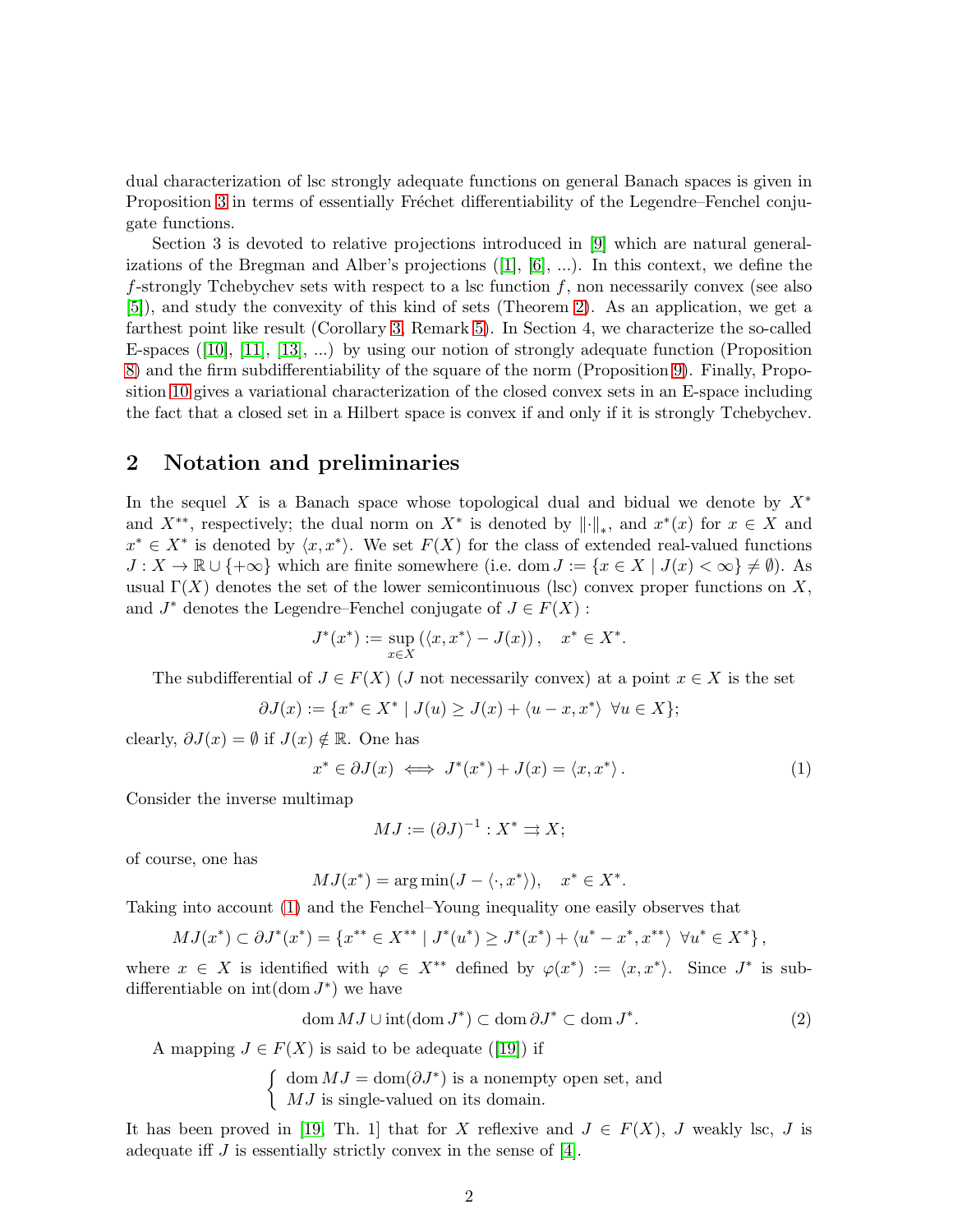## 3 Strongly adequate functions

Given an adequate function  $J \in F(X)$  and  $x^* \in \text{dom } MJ$ , the map  $J - x^*$  attains a single minimum point over  $X$ . We are specially interested in the case when this minimum is a strong minimum, that means every minimizing sequence norm-converges to this minimum. To this end we recall below an important result (see [\[3,](#page-10-7) Cor. 6] and [\[14,](#page-11-8) Prop. 4]):

<span id="page-2-1"></span>**Lemma 1** Let  $J \in F(X)$  be lsc and  $x^* \in \text{int}(\text{dom } J^*)$ . Then  $J-x^*$  attains a strong minimum over  $X$  iff  $J^*$  is Fréchet differentiable at  $x^*$ .

Such a situation occurs for instance in the following case:

**Proposition 1** Assume that X has the Radon–Nikodym property and let  $J \in F(X)$  be lsc. Then the set of  $x^* \in \text{int}(\text{dom } J^*)$  such that  $J - x^*$  attains a strong minimum over X is a dense  $G_{\delta}$  in int(dom  $J^*$ ).

Proof. By [\[12,](#page-11-9) Th. 3.5.8],  $J^*$  is Fréchet differentiable on a dense  $G_{\delta}$  subset S of int(dom  $J^*$ ). By Lemma [1](#page-2-1)  $J - x^*$  attains a strong minimum over X for every  $x^* \in S$ .

<span id="page-2-0"></span>In the light of the previous considerations we introduce now the notion of a strongly adequate function.

**Definition 1** A mapping  $J \in F(X)$  is said to be strongly adequate if dom  $\partial J^*$  is a nonempty open set and  $J - x^*$  attains a strong minimum over X for every  $x^* \in \text{dom }\partial J^*$ .

According to [\(2\)](#page-1-1) any strongly adequate  $J \in F(X)$  satisfies

<span id="page-2-2"></span>
$$
\text{dom } MJ = \text{int}(\text{dom } J^*) = \text{dom } \partial J^* \neq \emptyset,
$$
\n(3)

and, of course, any strongly adequate function is adequate.

An important example of strongly adequate function is furnished by the lsc mappings  $J \in F(X)$  whose conjugate  $J^*$  is Fréchet differentiable on  $X^*$ . In order to go further in our investigation, let us quote the following concept (see [\[18,](#page-11-1) Def. 2]).

**Definition 2** Given a Banach space Y, we say that the function  $G \in \Gamma(Y)$  is essentially Fréchet differentiable if G is Fréchet differentiable at each point of int(dom  $\partial G$ )  $\neq \emptyset$  and  $\|\nabla G(x_n)\|_{*} \to \infty$  whenever  $(x_n)$  is a sequence in int(dom G) converging to some boundary point of dom G.

**Proposition 2** A mapping  $G \in \Gamma(Y)$  is essentially Fréchet differentiable iff G is Fréchet differentiable at each point of dom  $\partial G$ .

Proof. It is similar to that of the equivalence of (i) and (v) in  $[4, Th. 5.6]$ . We give the proof for reader's convenience.

Sufficiency: here dom ∂G is open, and so dom  $\partial G = \text{int}(\text{dom } G)$ . Hence G is Fréchet differentiable on  $\text{int}(\text{dom } G)$ . Let  $(x_n) \subset \text{int}(\text{dom } G)$  be convergent to  $x \in \text{bd}(\text{dom } G)$ , and assume that  $\|\nabla G(x_n)\|_* \nrightarrow \infty$ . Passing to a subsequence if necessary, we may (and do) assume that  $\left( \left\| \nabla G(x_n) \right\|_{*} \right)$  is bounded. Therefore,  $\left( \left\| \nabla G(x_n) \right\|_{*} \right)$  has a subnet  $\left( \left\| \nabla G(x_{\varphi(i)}) \right\|_{*} \right)_{i \in I}$ converging weakly-star to  $x^* \in Y^*$ . By [\[20,](#page-11-10) Th. 2.4.2(ix)] we obtain that  $(x, x^*) \in \partial G$ , and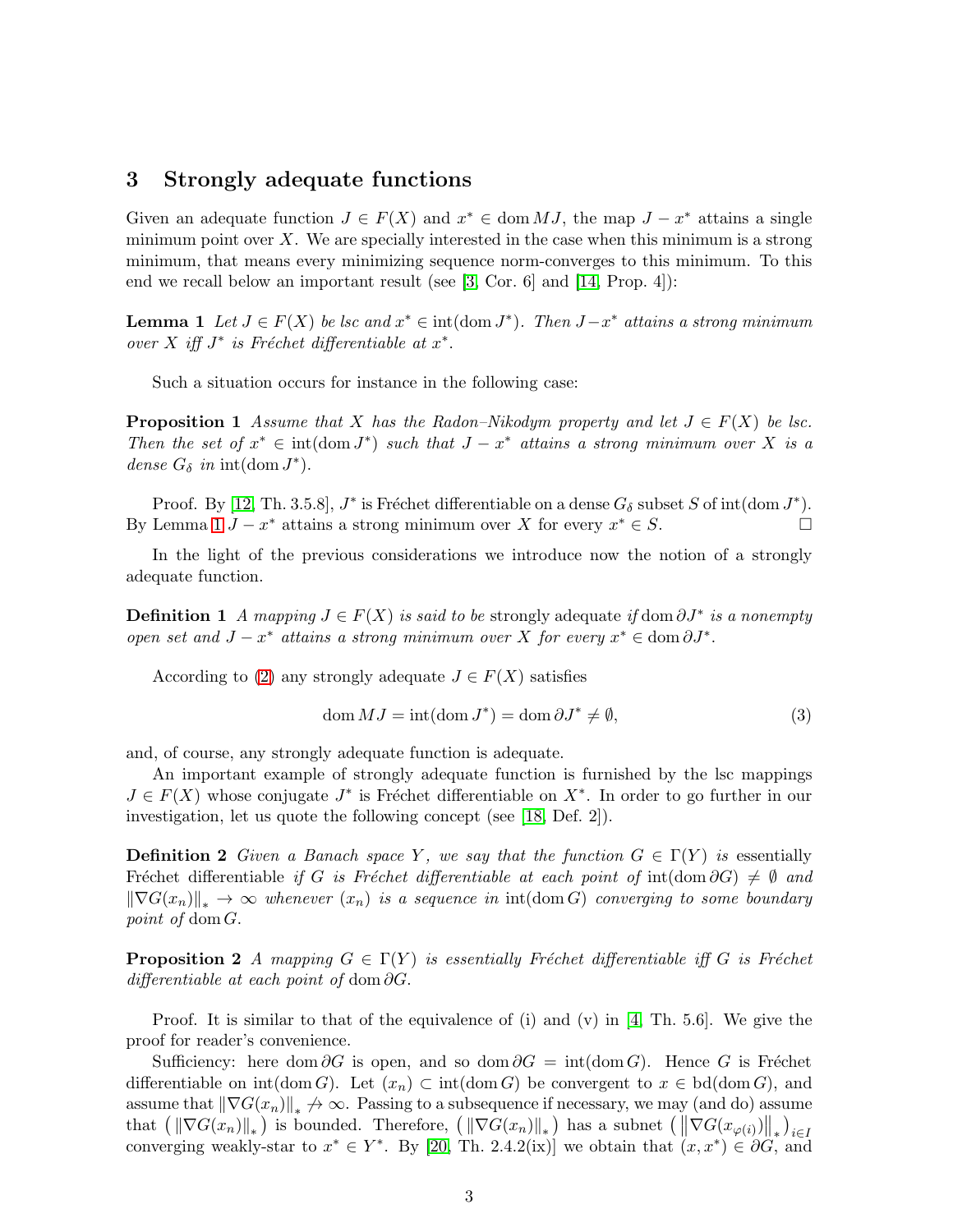so we get the contradiction  $x \in \text{dom } \partial G = \text{int}(\text{dom } G)$ . Therefore, G is essentially Fréchet differentiable.

Necessity: since G is essentially Fréchet differentiable on  $\text{int}(\text{dom }G) \neq \emptyset$ , we have to show that dom  $\partial G = \text{int}(\text{dom } G)$ . Assume that there exists  $x \in \text{dom } \partial G \setminus \text{int}(\text{dom } G)$ . Fix  $\overline{x} \in \text{int}(\text{dom }G); \text{ clearly, } |x, \overline{x}| \subset \text{int}(\text{dom }G).$  Using [\[4,](#page-10-0) Lem. 4.4], we have that  $\nabla G(|x, \overline{x}|)$  is bounded. Taking  $x_n := (1 - n^{-1})x + n^{-1}\overline{x} \in [x, \overline{x}]$ , we have that  $x_n \to x$  and  $(\nabla G(x_n))$  is bounded. This contradiction proves that dom  $\partial G \subset \text{int}(\text{dom } G)$ .

An essentially Fréchet differentiable function  $G \in \Gamma(Y)$  satisfies dom  $\partial G = \text{int}(\text{dom } G) \neq \emptyset$ and  $\partial G$  is both single-valued and locally bounded on its domain (see e.g. [\[20,](#page-11-10) Cor. 2.4.13]). Consequently, any essentially Fréchet differentiable function  $G \in \Gamma(Y)$  is essentially smooth in the sense of [\[4,](#page-10-0) Def. 5.2].

<span id="page-3-3"></span>It is worthwhile noting that if Y is finite dimensional the two notions above coincide with the usual one introduced in [\[17,](#page-11-4) Section 2.6].

**Remark 1** If  $G \in \Gamma(Y)$  is finite-valued, then G is essentially Fréchet differentiable iff G is Fréchet differentiable at each point of  $Y$ .

<span id="page-3-0"></span>We now provide a dual characterization for a strongly adequate function.

**Proposition 3** A lsc mapping  $J \in F(X)$  is strongly adequate iff its conjugate  $J^*$  is essentially Fréchet differentiable.

Proof. In both cases dom  $\partial J^*$  is open, nonempty and, according to [\(2\)](#page-1-1) and [\(3\)](#page-2-2), coincides with  $\text{int}(\text{dom } J^*)$ . It then suffices to apply Lemma [1.](#page-2-1)

As in [\[2\]](#page-10-8) (see also [\[20,](#page-11-10) p. 188] and [\[18\]](#page-11-1)), let us introduce the set

 $\Gamma_0 := \{ \psi : \mathbb{R}_+ \to [0, \infty] \mid \psi \text{ lsc convex}, \psi(t) = 0 \iff t = 0 \}.$ 

Any  $\psi \in \Gamma_0$  is a forcing function in the sense of [\[10,](#page-11-5) p. 6]:

$$
\forall (t_n) \subset \mathbb{R}_+ : \psi(t_n) \to 0 \Rightarrow t_n \to 0.
$$

<span id="page-3-4"></span>Also, any  $\psi \in \Gamma_0$  satisfies  $\lim_{t \to \infty} \psi(t) = \infty$ .

The following concept has been introduced in [\[18,](#page-11-1) Def. 2].

**Definition 3** A mapping  $H \in \Gamma(X)$  is said to be essentially strongly convex if it is essentially strictly convex in the sense of [\[4,](#page-10-0) Def. 5.2] and if for every  $x \in \text{dom } \partial H$  there exist  $x^* \in \partial H(x)$ and  $\psi \in \Gamma_0$  such that:

<span id="page-3-1"></span>
$$
H(u) \ge H(x) + \langle u - x, x^* \rangle + \psi(||u - x||) \quad \forall u \in X.
$$
\n<sup>(4)</sup>

By [\[18,](#page-11-1) Th. 3] we know that for any  $J \in F(X)$ , one has:

 $J^*$  essentially Fréchet differentiable  $\Rightarrow$  J essentially strongly convex.

<span id="page-3-2"></span>¿From our Proposition [3](#page-3-0) above we thus have:

**Corollary 1** Any lsc strongly adequate function  $J \in F(X)$  is essentially strongly convex.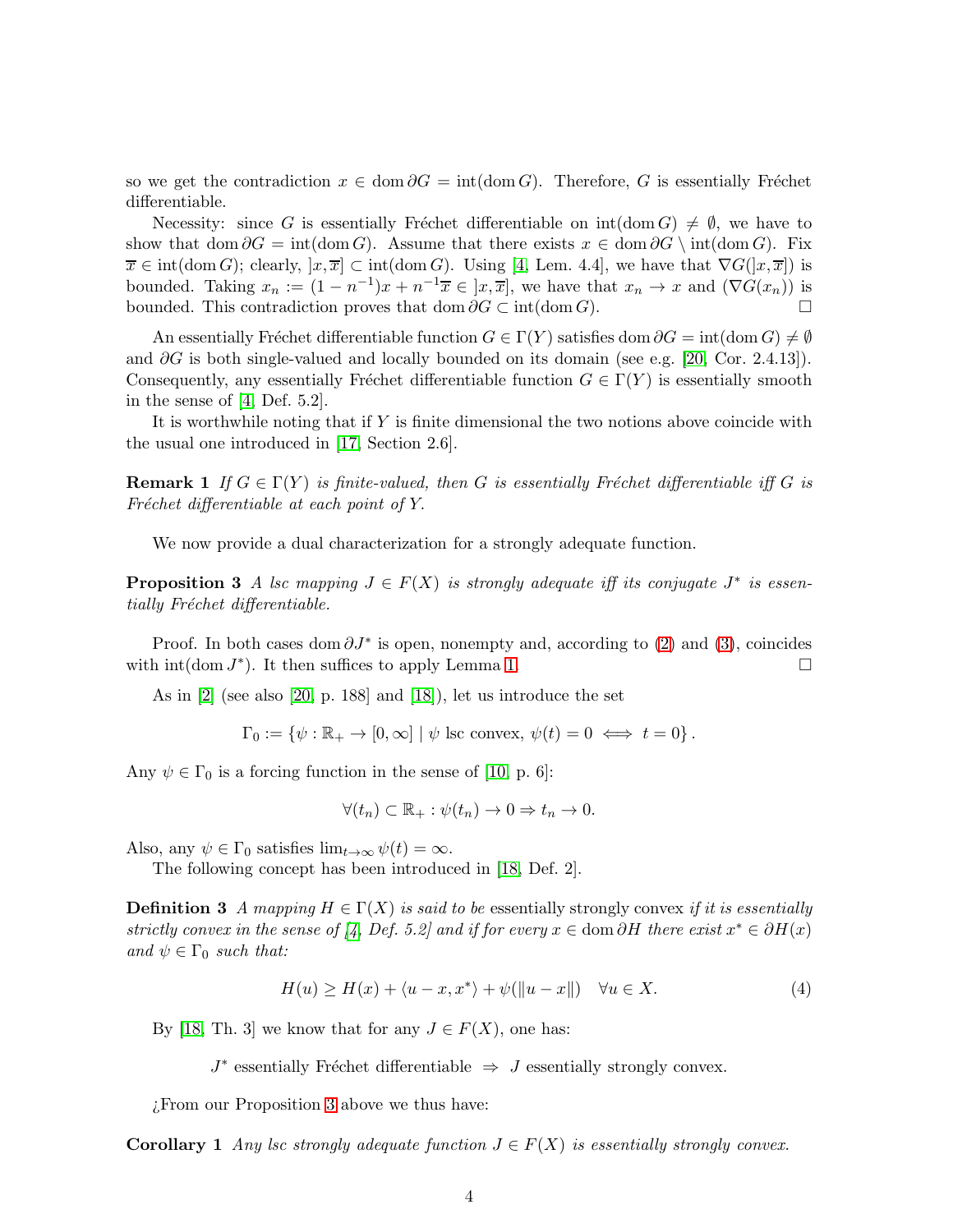<span id="page-4-0"></span>In fact, more can be said. To this end, let us introduce the following notion (which appears in [\[18,](#page-11-1) Prop. 2] in the framework of essentially strictly convex functions on reflexive Banach spaces):

**Definition 4** A convex mapping  $H \in F(X)$  is said to be firmly subdifferentiable at  $x \in$ dom ∂H if for any  $x^* \in \partial H(x)$  there exists  $\psi \in \Gamma_0$  such that [\(4\)](#page-3-1) holds. If H is firmly subdifferentiable at each point of dom  $\partial H$  we will say that H is essentially firmly subdifferentiable.

In order to illustrate Definition [4](#page-4-0) let us recall that a convex mapping  $H \in F(X)$  is said to be totally convex at a point  $x \in \text{dom } H$  if, denoting by  $H'(x,d)$  the right hand side derivative ofH at x in the direction d, one has  $([7])$  $([7])$  $([7])$ 

$$
\inf \{ H(u) - H(x) - H'(x, u - x) \mid u \in \text{dom}\, H, \ \|u - x\| = t \} > 0 \quad \forall t > 0.
$$

Given $x \in \text{dom } \partial H$  we know ([\[8,](#page-10-2) Lem. 3.3]) that H is totally convex at x iff there exists  $\xi \in \Gamma_0$ such that  $(int(\text{dom }\xi) \neq \emptyset \text{ and})$ 

$$
H(u) \ge H(x) + H'(x, u - x) + \xi(||u - x||) \quad \forall u \in X.
$$

Since for any  $x^* \in \partial H(x)$  and any direction d one has  $\langle d, x^* \rangle \leq H'(x, d)$ , it holds that if H is totally convex at  $x \in \text{dom }\partial H$  then H is firmly subdifferentiable at x.

It follows from [\[8,](#page-10-2) Prop. 3.5] that for the proper convex function  $H$  which is continuous at  $x \in \text{dom } H$  we have that H is totally convex at x iff H is uniformly firmly subdifferentiable at x (that is the same  $\psi$  is valid for all  $x^* \in \partial H(x)$ ).

**Proposition 4** Let X be finite dimensional,  $H \in F(X)$ , H convex, and  $\overline{x} \in \text{rint}(\text{dom } H)$ . Then H is totally convex at  $\overline{x}$  iff H is firmly subdifferentiable at  $\overline{x}$ .

Proof. Clearly  $\partial H(\overline{x}) \neq \emptyset$ . We may (and do) assume that H is lsc. The implication  $\Rightarrow$  was observed above. Replacing H by  $H(\overline{x} + \cdot) - H(\overline{x})$  we may assume that  $\overline{x} = 0$  and  $H(0) = 0$ . Moreover, taking  $X_0 = \text{aff}(\text{dom } H) = \text{lin}(\text{dom } H)$ , we have that  $\text{dom } H'(0, \cdot) = X_0$ . It follows that  $H'(0, \cdot)|_{X_0}$  is continuous on  $X_0$ . Assume that H is firmly subdifferentiable at  $\overline{x} = 0$  but H is not totally convex at  $\overline{x}$ . Then there exists  $\overline{t} > 0$  such that

$$
\inf\left\{H(x) - H'(0, x) \mid x \in \text{dom}\,H, \ \|x\| = \overline{t}\right\} = \inf\left\{H(x) - H'(0, x) \mid x \in X_0, \ \|x\| = \overline{t}\right\} = 0.
$$

Because  $H|_{X_0} - H'(0, \cdot)|_{X_0}$  is lsc on  $X_0$  and  $A := \{x \in X_0 \mid ||x|| = \overline{t}\}\$  is compact, there exists  $\overline{u} \in A$  such that  $H(\overline{u}) - H'(0, \overline{u}) = 0$ . But  $H'(0, u) = \max\{ \langle u, x^* \rangle \mid x^* \in \partial H(0) \}$ for every  $u \in X_0$ , and so there exists  $\overline{x}^* \in \partial H(0)$  with  $H'(0, \overline{u}) = \langle \overline{u}, \overline{x}^* \rangle$ . Therefore,  $\inf \{H(x) - \langle x, \overline{x}^* \rangle \mid ||x|| = \overline{t}\} = 0$ , contradicting the fact that H is firmly subdifferentiable at 0.

<span id="page-4-1"></span>In [\[16\]](#page-11-3) it was posed the problem if, in finite dimensions, the converse of [\[16,](#page-11-3) Prop. 2.1] is true, that is if an essentially strictly convex function  $H \in \Gamma(X)$  with dom  $\partial H$  convex is totally convex (in the case dim  $X < \infty$ ). We provide an example of an essentially strictly convex function  $H \in \Gamma(\mathbb{R}^2)$  with dom  $\partial H$  convex which is not totally convex.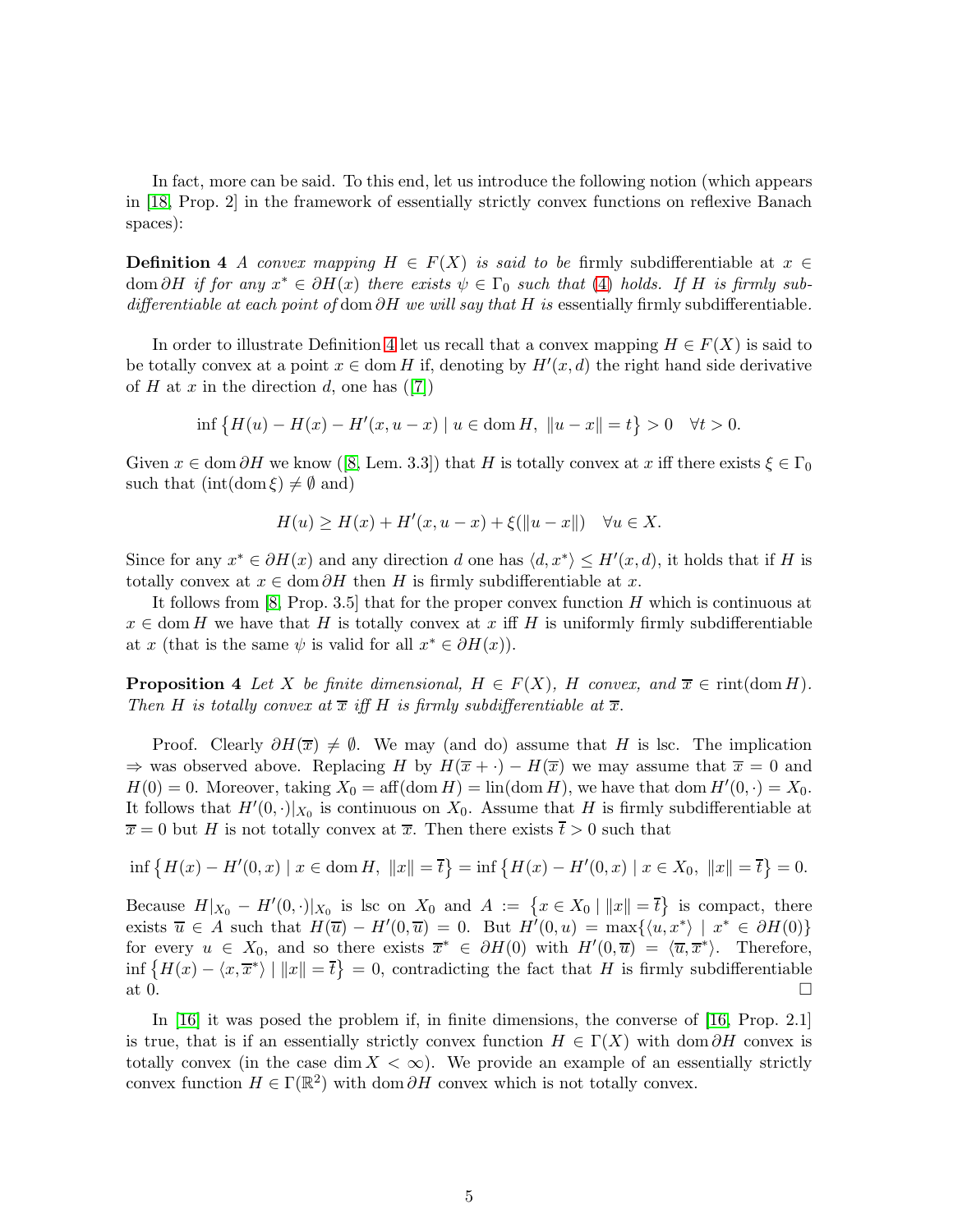**Example 1** Let  $H : \mathbb{R}^2 \to \overline{\mathbb{R}}$  be defined by  $H(x,y) := -\sqrt[4]{(1-x^2)(1-y^2)}$  for  $(x,y) \in$  $[-1,1] \times [-1,1], H(x,y) := \infty$  otherwise. Observe that  $H|_{\text{dom } H}$  is continuous and

$$
\frac{\partial^2 H(x,y)}{\partial x^2} = \frac{x^2 + 2}{4} \sqrt[4]{\frac{1 - y^2}{(1 - x^2)^7}} > 0,
$$

$$
\frac{\partial^2 H(x,y)}{\partial x^2} \frac{\partial^2 H(x,y)}{\partial y^2} - \left(\frac{\partial^2 H(x,y)}{\partial x \partial y}\right)^2 = \frac{x^2 + y^2 + 2}{8[(1 - x^2)(1 - y^2)]^{3/2}} > 0
$$

on  $(-1,1) \times (-1,1)$ . It follows that H is convex, Fréchet differentiable and strictly convex on dom  $\partial H = (-1,1) \times (-1,1)$ , and dom  $H^* = \mathbb{R}^2$ . It follows that H is essentially strictly convex. Since H is not strictly convex  $(H(x, 1) = 0$  for every  $x \in [-1, 1]$ , we have that H is not totally convex.

<span id="page-5-0"></span>Let us provide some properties of essentially firmly subdifferentiable mappings in terms of well-posedness and coercivity.

**Proposition 5** Let H be firmly subdifferentiable at a point of argmin  $H$  (supposed to be nonempty). Then H is coercive and attains a strong minimum over X.

Proof. Let  $x \in \text{argmin } H$  a point where H is firmly subdifferentiable. One has  $0 \in \partial H(x)$ and there exists  $\psi \in \Gamma_0$  such that

<span id="page-5-3"></span>
$$
H(u) \ge H(x) + \psi(\|u - x\|), \quad \forall u \in X.
$$
\n<sup>(5)</sup>

Let  $(x_n)$  be a minimizing sequence of H. By [\(5\)](#page-5-3) we have that  $\psi(\|x_n-x\|) \to 0$  and so  $||x_n - x|| \to 0$ . One has also  $\lim_{t\to\infty} \psi(t) = \infty$  and by [\(5\)](#page-5-3)  $\lim_{||u||\to\infty} H(u) = \infty$ .

<span id="page-5-4"></span>We now appeal to a dual interpretation of relation  $(4)$ :

**Lemma 2** ([\[20\]](#page-11-10), Cor. 3.4.4) Let  $H \in \Gamma(X)$  and  $(x, x^*) \in \partial H$ . The statements below are equivalent:

- (i)  $\exists \psi \in \Gamma_0$  such that [\(4\)](#page-3-1) holds,
- (ii)  $H^*$  is Fréchet differentiable at  $x^*$ .

<span id="page-5-1"></span>We are now in a position to characterize the strongly adequate mappings among the lsc ones:

**Theorem 1** Let  $J \in F(X)$  be lsc. If J is strongly adequate then J is essentially firmly subdifferentiable. The converse holds for X reflexive.

Proof. Assume J is strongly adequate. By Corollary [1](#page-3-2) we have that  $J \in \Gamma(X)$ . Let  $(x, x^*) \in \partial J$ . Thus  $x^* \in \text{dom }\partial J^*$ , and Proposition [3](#page-3-0) says that  $J^*$  is Fréchet differentiable at  $x^*$ . By Lemma [2](#page-5-4) there exists  $\psi \in \Gamma_0$  such that [\(4\)](#page-3-1) holds, meaning that J is firmly subdifferentiable at any point  $x \in \text{dom } \partial J$ , thus essentially firmly subdifferentiable.

Assume *J* is essentially firmly subdifferentiable and X is reflexive. Let  $x^* \in \text{dom } \partial J^*$ . Since X is reflexive there is  $x \in X$  such that  $(x, x^*) \in \partial J$ . Since J is firmly subdifferentiable at x, Lemma [2](#page-5-4) says that  $J^*$  is Fréchet differentiable at  $x^*$ . Consequently,  $J^*$  is essentially Fréchet differentiable and, by Proposition [3,](#page-3-0) J is strongly adequate.

<span id="page-5-2"></span>Let us establish some links among some of the convexity notions quoted above.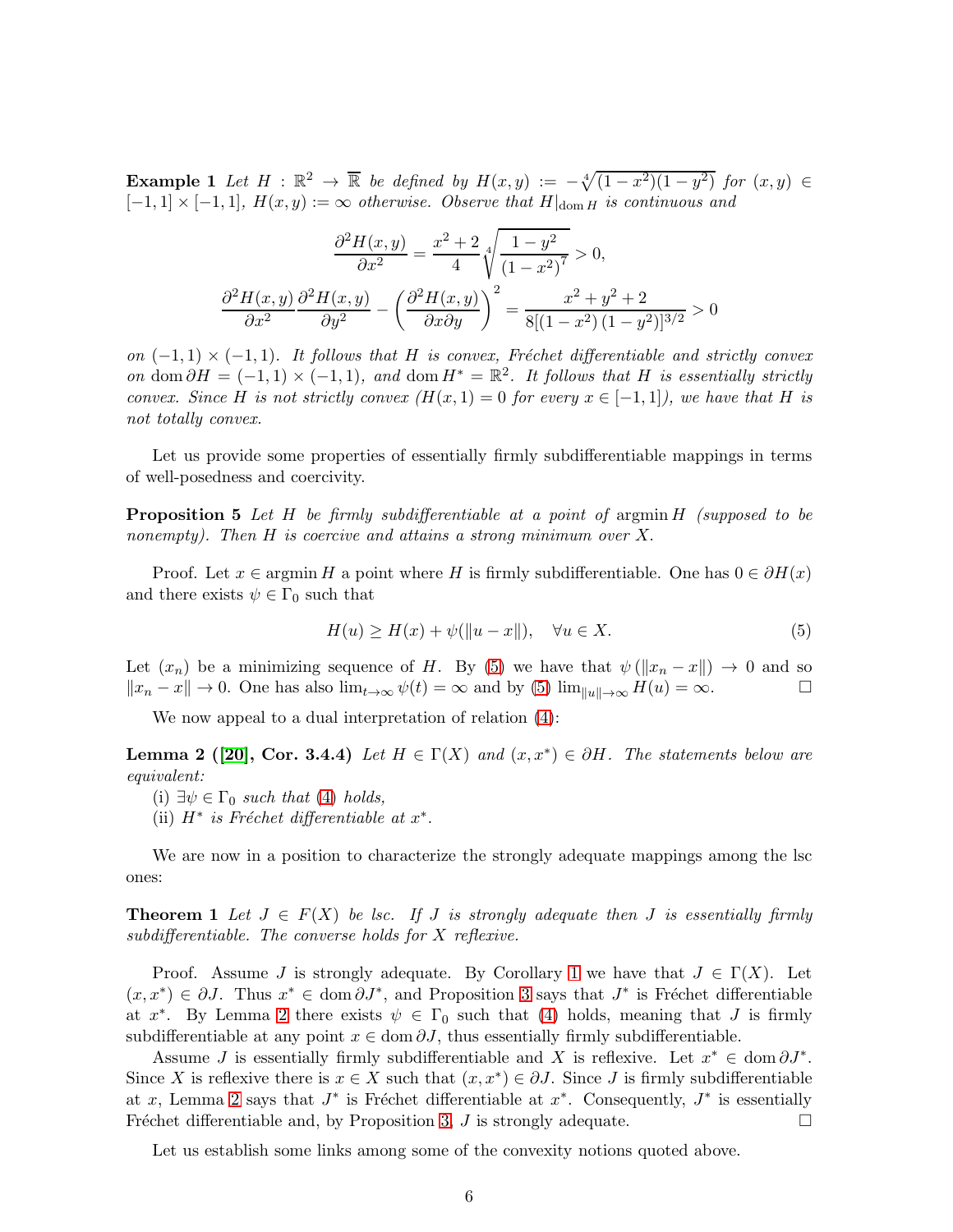**Proposition 6** Let  $H \in \Gamma(X)$ , and consider the following statements:

- (i) H is totally convex at each point of dom  $\partial H$ ,
- (ii)  $H$  is essentially firmly subdifferentiable,
- (iii)  $H$  is essentially strongly convex,
- (iv) H is essentially strictly convex.

Then (i)  $\Rightarrow$  (ii)  $\Rightarrow$  (iii)  $\Rightarrow$  (iv). Moreover, if X is finite dimensional then (iv)  $\Rightarrow$  (ii).

Proof. (i)  $\Rightarrow$  (ii) was observed after Definition [4.](#page-4-0)

(ii)  $\Rightarrow$  (iv) Let  $x_0, x_1 \in X$  be such that  $[x_0, x_1] \subset \text{dom } \partial H$ . Assume that H is not strictly convex on  $[x_0, x_1]$ ; then  $x_0 \neq x_1$  and there exists  $\lambda \in (0, 1)$  such that  $H(x_\lambda) =$  $(1 - \lambda)H(x_0) + \lambda H(x_1)$ , where  $x_\lambda := (1 - \lambda)x_0 + \lambda x_1$ . Take  $x^* \in \partial H(x_\lambda)$  and  $\psi \in \Gamma_0$  for which [\(4\)](#page-3-1) holds. Then

$$
H(x_i) \ge H(x_\lambda) + \langle x_i - x_\lambda, x^* \rangle + \psi(||x_i - x_\lambda||) \quad (i \in \{0, 1\}).
$$

Multiplying both terms of this inequality by  $1 - \lambda > 0$  for  $i = 0$  and by  $\lambda > 0$  for  $i = 1$ , then adding side by side we get

$$
H(x_{\lambda}) = (1 - \lambda)H(x_0) + \lambda H(x_1) \ge H(x_{\lambda}) + (1 - \lambda)\psi(||x_0 - x_{\lambda}||) + \lambda\psi(||x_1 - x_{\lambda}||).
$$

It follows that  $\psi(||x_0 - x_\lambda||) = \psi(||x_1 - x_\lambda||) = 0$ , whence the contradiction  $x_0 = x_1$  (=  $x_\lambda$ ).

Let now  $x^* \in \text{dom}(\partial H)^{-1}$ . Then there exists  $x \in \text{dom} \partial H$  such that  $x^* \in \partial H(x)$ . By (ii), there exists  $\psi \in \Gamma_0$  such that [\(4\)](#page-3-1) holds. Using Lemma [2](#page-5-4) we obtain that  $H^*$  is Fréchet differentiable at  $x^*$ , and so  $x^* \in \text{int}(\text{dom } H^*)$ ; hence  $\partial H^*$  is bounded on a neighborhood V of x<sup>\*</sup>. Because  $(\partial H)^{-1}(u^*) \subset \partial H^*(u^*)$  for every  $u^* \in X^*$ , we obtain that  $(\partial H)^{-1}$  is bounded on V.

(ii)  $\Rightarrow$  (iii) follows immediately from (ii)  $\Rightarrow$  (iv) and the fact that  $\partial H(x) \neq \emptyset$  for every  $x \in \text{dom } \partial H$ .

(iv)  $\Rightarrow$  (ii) Let dim X <  $\infty$ . By [\[17,](#page-11-4) Th. 2.6.3] (or [\[4,](#page-10-0) Th. 5.4]) we know that  $H^*$  is essentially smooth. Since X is finite dimensional this amounts to say that  $H^*$  is essentially Fréchet differentiable, and, by Corollary [2,](#page-6-1) that  $H$  is essentially firmly subdifferentiable.

We have seen in Example [1](#page-4-1) that, for dim  $X < \infty$ , there exist essentially strictly convex functions which are not totally convex. A natural question is if (iv)  $\Rightarrow$  (i) in Corollary [6](#page-5-2) for  $\dim X < \infty$ . The answer is negative, as shown in the following example.

<span id="page-6-0"></span>**Example 2** Let  $H : \mathbb{R}^2 \to \overline{\mathbb{R}}$  be defined by  $H(x,y) := -\sqrt{(1-x^2)(1-y^2)}$  for  $(x,y) \in$  $[-1, 1] \times [-1, 1], H(x, y) := \infty$  otherwise. Then dom  $\partial H = [(-1, 1) \times (-1, 1)] \cup [-1, 1] \times$  ${-1, 1}$ , H is strictly convex on every segment included in dom  $\partial H$  and dom  $H^* = \mathbb{R}^2$ . It follows that H is essentially strictly convex. Since H is not strictly convex  $(H(x, 1) = 0$  for every  $x \in [-1,1]$ , we have that H is not totally convex at each point of dom  $\partial H$ .

Remark 2 Proposition [6](#page-5-2) provides in particular a significant improvement of [\[16,](#page-11-3) Prop. 2.1].

<span id="page-6-1"></span>By juxtaposition of Theorem [1](#page-5-1) and Proposition [3](#page-3-0) we obtain:

Corollary 2 Let  $J \in F(X)$  be lsc. If  $J^*$  is essentially Fréchet differentiable, then J is essentially firmly subdifferentiable. The converse holds for X reflexive.

Remark 3 According to Proposition [6,](#page-5-2) the first part of Corollary [2](#page-6-1) improves [\[18,](#page-11-1) Th. 3].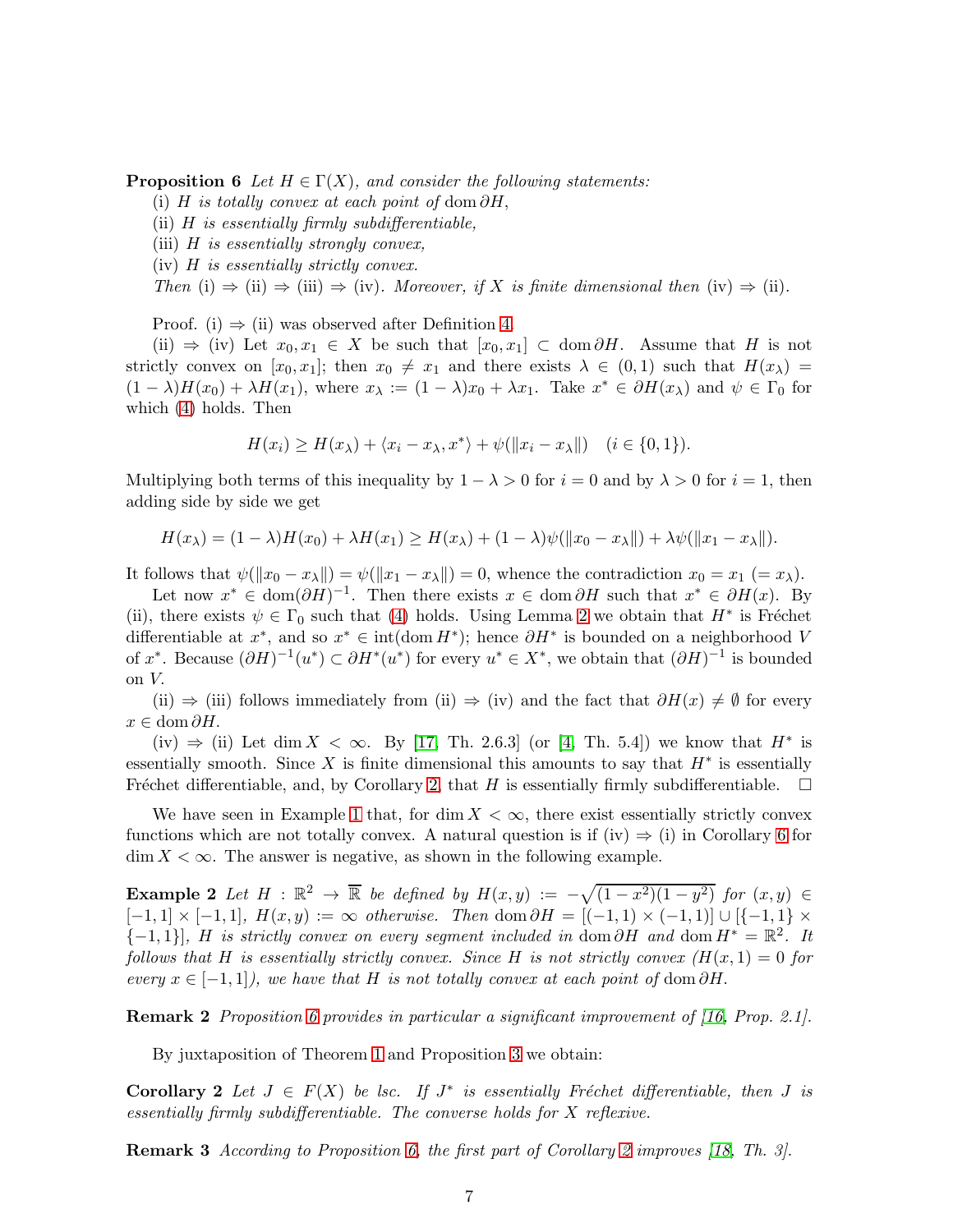**Remark 4** According to Remark [1](#page-3-3) and Corollary [2,](#page-6-1) a cofinite mapping  $H \in \Gamma(X)$  (that is  $H^*$  is finite-valued) with X reflexive is essentially firmly subdifferentiable iff  $H^*$  is essentially Fréchet differentiable on  $X^*$ . For instance, the square of the norm of a reflexive Banach space is essentially firmly subdifferentiable iff the square of the dual norm is Fréchet differentiable on X<sup>∗</sup> (see Section 4).

<span id="page-7-0"></span>We end this section by a more complete result concerning the reflexive case. It includes [\[18,](#page-11-1) Th. 4] and a part of [\[18,](#page-11-1) Prop. 2].

**Proposition 7** Let X be a reflexive Banach space and  $H \in F(X)$ . The following assertions are equivalent:

- (i)  $H$  is strongly adequate,
- (ii)  $H^*$  is essentially Fréchet differentiable,
- (iii)  $H$  is essentially firmly subdifferentiable,
- $(iv)$  H is essentially strongly convex.

Proof. (i)  $\Leftrightarrow$  (ii) is established in Theorem [1,](#page-5-1) and (ii)  $\Leftrightarrow$  (iii) in Corollary [2.](#page-6-1) By Proposition [6](#page-5-2) one has (iii)  $\Rightarrow$  (iv). The equivalence (ii)  $\Leftrightarrow$  (iv) is [\[18,](#page-11-1) Th. 4].

We give a proof of (iv)  $\Rightarrow$  (ii) for reader's convenience. By Definition [3](#page-3-4) we have that H is essentially strictly convex, and so, by [\[4,](#page-10-0) Th. 5.4],  $H^*$  is essentially smooth. By [4, Th. 5.6 we obtain that dom  $\partial H^* = \text{int}(\text{dom } H^*) \neq \emptyset$  and  $H^*$  is Gâteaux differentiable on  $\text{int}(\text{dom } H^*)$ . Let  $\overline{x}^* \in \text{int}(\text{dom } H^*)$  and let us show that  $H^*$  is Fréchet differentiable at  $\overline{x}^*$ . For this we apply [\[20,](#page-11-10) Th. 3.3.2]. Set  $\overline{x} := \nabla H^*(\overline{x}^*) \in \text{dom }\partial H$  and take  $((x_n, x_n^*))_{n \geq 1} \subset \partial H$ with  $x_n^* \to \overline{x}^*$ . By [\[20,](#page-11-10) Th. 3.3.2] applied for the Gâteaux bornology we have that  $x_n \to^w \overline{x}$ . Since  $H(\overline{x}) \ge H(x_n) + \langle \overline{x} - x_n, x_n^* \rangle$  for every  $n \ge 1$ , we obtain that  $H(\overline{x}) \ge \limsup H(x_n)$ , and so  $H(x_n) \to H(\overline{x})$  because H is weakly lsc. Because H is essentially strongly convex, there exist  $\widetilde{x}^* \in \partial H(\overline{x})$  and  $\psi \in \Gamma_0$  such that  $H(x) \ge H(\overline{x}) + \langle x - \overline{x}, \widetilde{x}^* \rangle + \psi(\|x - \overline{x}\|)$  for every  $x \in X$ , and so  $H(x_n) \ge H(\overline{x}) + \langle x_n - \overline{x}, \widetilde{x}^* \rangle + \psi(||x_n - \overline{x}||)$  for every  $n \ge 1$ . Taking the lim sup in both terms we get lim sup  $\psi(\Vert x_n - \overline{x} \Vert) \leq 0$ , and so  $\Vert x_n - \overline{x} \Vert \to 0$ . Applying now [\[20,](#page-11-10) Th. 3.3.2] for the Fréchet bornology we obtain that  $H^*$  is Fréchet differentiable at  $\overline{x}^*$ .  $\Box$ 

#### 4 Relative projections on closed sets

Given  $f \in F(X)$ , S a closed subset of the Banach space X such that

$$
S\cap\mathrm{dom}\, f\neq\emptyset,
$$

and  $x^* \in X^*$ , let us consider the problem:

$$
P_S(f, x^*): \quad \min\left(f(x) - \langle x, x^*\rangle\right) \quad \text{for } x \in S.
$$

<span id="page-7-1"></span>Such problems have been studied in [\[9\]](#page-11-2) under the name relative projection (of  $x^*$  on  $S$ modulo  $f$ ). They are natural generalizations of the Bregman projections and generalized projectionsdefined and studied by Alber  $([1], [6], ...)$  $([1], [6], ...)$  $([1], [6], ...)$  $([1], [6], ...)$  $([1], [6], ...)$ . In [\[9\]](#page-11-2) the mapping f is assumed to be convex. We don't retain this assumption here, and just assume that  $f \in F(X)$ . For instance, taking  $f := -\frac{1}{2}$  $\frac{1}{2} || \cdot ||^2$  on the Hilbert space  $(X, || \cdot ||)$  and  $S \subset X$  a bounded subset, the problem  $P_S(f, x^*)$  consists of finding the farthest points of S from  $-x^* \in X^* = X$ . Taking  $f := \frac{1}{2} ||\cdot||^2$ and  $S \subset X$ , still in the Hilbert space setting, the problem  $P_S(f, x^*)$  consists in finding the best approximation of  $x^* \in X^* = X$  by elements of S.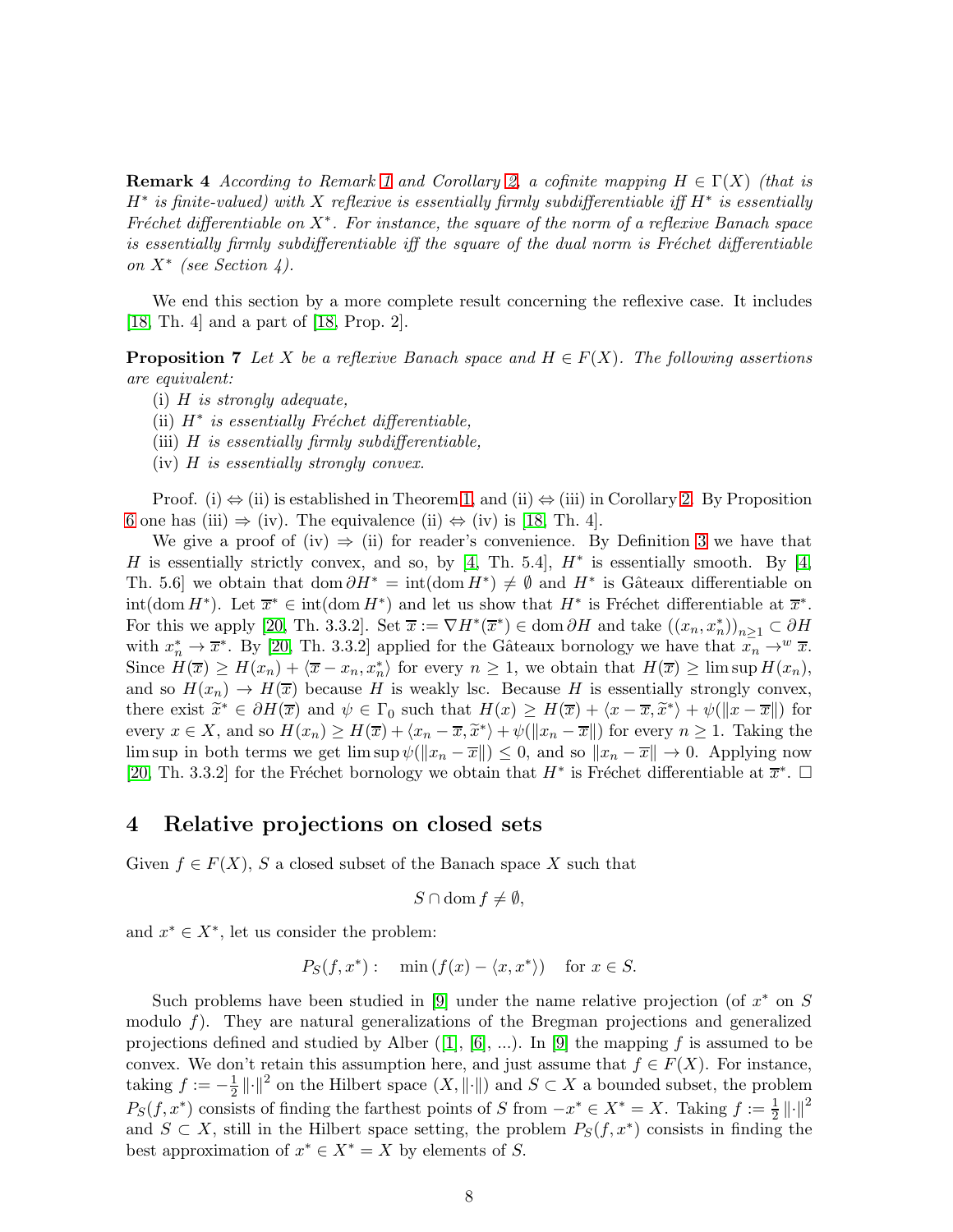**Definition 5** We will say that S is f-strongly Tchebychev if for every  $x^* \in X^*$  the problem  $P_S(f, x^*)$  admits a strong minimum; in other words if any minimizing sequence of  $P_S(f, x^*)$ norm-converges toward a (necessarily unique) solution of  $P_S(f, x^*)$ .

<span id="page-8-0"></span>Denoting by  $\iota_S$  the indicator function of S, it is clear that if S is f-strongly Tchebychev, then  $f + \iota_S$  is strongly adequate; conversely, if  $f + \iota_S$  is strongly adequate and cofinite, then S is f-strongly Tchebychev. We can state:

**Theorem 2** Let X be a Banach space,  $f \in F(X)$ , f lsc, and  $S \subset X$  closed satisfying  $S \cap \text{dom } f \neq \emptyset$ . If S is f-strongly Tchebychev then  $f + \iota_S$  is essentially firmly subdifferentiable and  $S \cap$  dom f is convex.

Conversely, if X is reflexive, S is convex, and f is essentially firmly subdifferentiable, finite and continuous at a point of S, then  $f + \iota_S$  is strongly adequate; moreover, if  $f + \iota_S$  is cofinite then S is f-strongly Tchebychev.

Proof. Assume S is f-strongly Tchebychev. Then  $J := f + \iota_S$  is strongly adequate and, by Theorem [1,](#page-5-1)  $J$  is essentially firmly subdifferentiable. In particular,  $J$  is convex and so dom  $J = S \cap$  dom f is convex.

Conversely, let us first notice that, by [\[15,](#page-11-11) Prop. 10.d] or [\[20,](#page-11-10) Th. 2.8.7(iii)], one has  $\partial (f+_{\mathcal{S}})(x) = \partial f(x)+\partial \iota_{S}(x)$  for all  $x \in X$ . We thus have dom  $\partial J = S \cap \text{dom }\partial f$ . Now for any  $x \in \text{dom } \partial J$ , any  $x^* \in \partial J(x)$ , there exist  $u^* \in \partial f(x)$  and  $v^* \in N(S, x)$  such that  $x^* = u^* + v^*$ . Since f is firmly subdifferentiable at x, there exists  $\psi \in \Gamma_0$  such that, for any  $u \in X$ ,  $f(u) \ge f(x) + \langle u - x, u^* \rangle + \psi(||u - x||)$ , and thus  $J(u) \ge J(x) + \langle u - x, x^* \rangle + \psi(||u - x||)$ , that means J is firmly subdifferentiable at each  $x \in \text{dom } \partial J$ . By the second part of Theorem [1](#page-5-1) we infer that J is strongly adequate. When  $f + \iota_S$  is cofinite this means that S is f-strongly Tchebychev.

<span id="page-8-1"></span>**Corollary 3** Let  $X$  be a Banach space and  $S$  a nonempty closed bounded subset of  $X$ . The following statements are equivalent:

(i) the mapping  $\frac{1}{2} \left\| \cdot \right\|^2 + x^*$  attains a strong maximum over S for any  $x^* \in X^*$ ,

Proof. It is clear that (ii)  $\Rightarrow$  (i). Conversely, (i) says that the function  $J := -\frac{1}{2}$  $\frac{1}{2} \left\| \cdot \right\|^2 + \iota_S$ is strongly adequate, hence convex by Corollary [1.](#page-3-2) It follows that  $S$  is convex. Because  $J$  is strongly adequate, there exists  $x_0 \in S$  such that  $J(x_0) < J(x)$  for every  $x \in S \setminus \{x_0\}$ . Assume that  $S \neq \{x_0\}$ , and take  $x_1 \in S \setminus \{x_0\}$ . Then  $x_\lambda := (1 - \lambda)x_0 + \lambda x_1 \in S \setminus \{x_0\}$  and

$$
-\frac{1}{2}||x_{\lambda}||^{2} = J(x_{\lambda}) \le (1 - \lambda)J(x_{0}) + \lambda J(x_{1}) = -(1 - \lambda)\frac{1}{2}||x_{0}||^{2} - \lambda\frac{1}{2}||x_{1}||^{2}
$$

for every  $\lambda \in [0,1]$ . Since  $||x_{\lambda}||^2 \le (1 - \lambda) ||x_0||^2 + \lambda ||x_1||^2$  for  $\lambda \in [0,1]$  with strict inequality for  $\lambda \in (0,1)$  and  $||x_0|| \neq ||x_1||$ , we obtain that  $||x_0|| = ||x_1||$ , and so we get the contradiction  $J(x_0) = J(x_1)$ . Hence S is necessarily a singleton.

<span id="page-8-2"></span>Remark 5 In the Hilbert space setting, Corollary [3](#page-8-1) gives the equivalence between the next two statements (involving farthest points to the nonempty closed bounded set  $S \subset X$ ):

(i) for any  $x^* \in X^* = X$ , the mapping  $x \mapsto \|x^* - x\|$  attains a strong maximum over S, (ii)  $S$  is a singleton.

<sup>(</sup>ii)  $S$  is a singleton.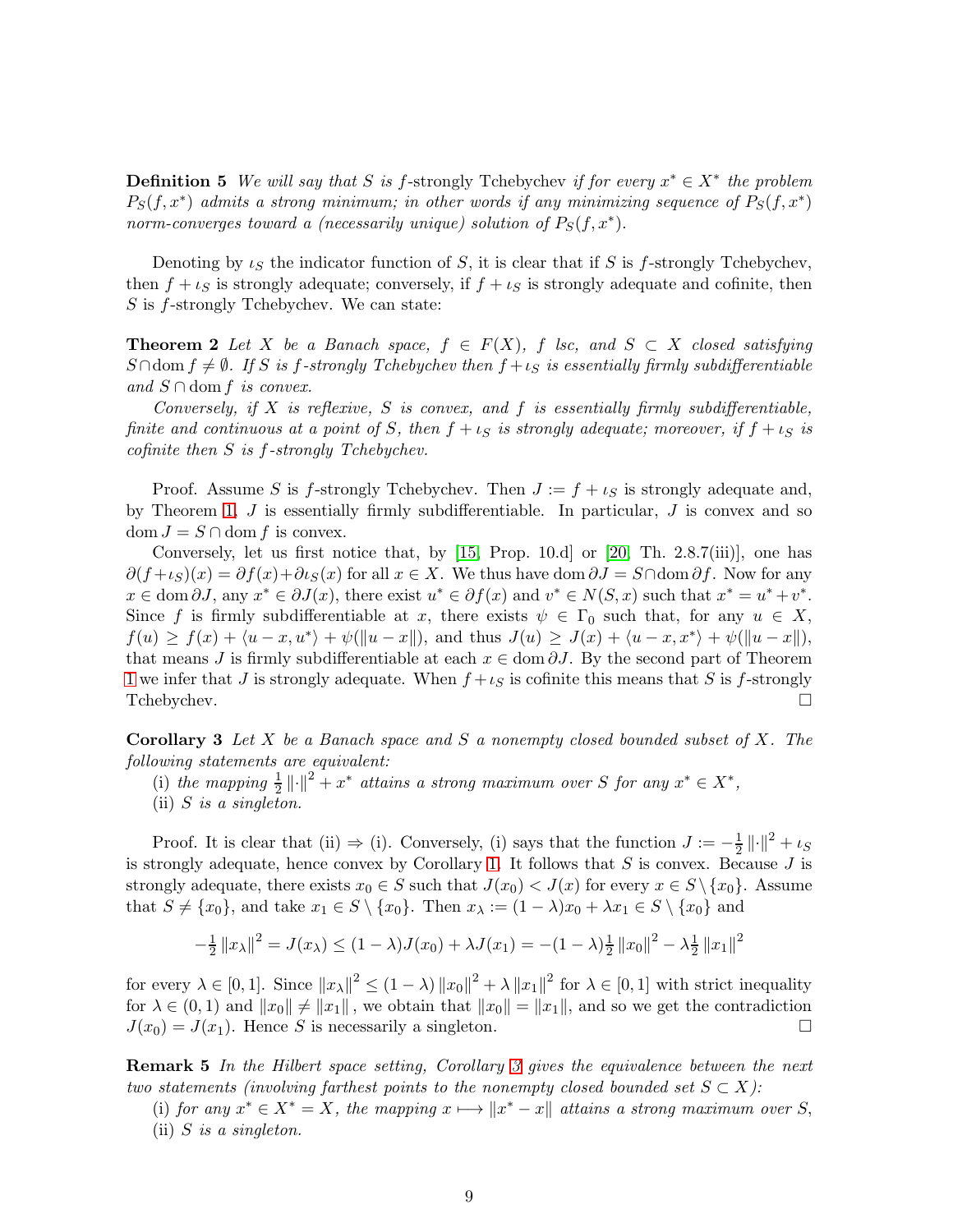## 5 Variational characterizations of closed convex sets in Espaces

Let us recall that a Banach space  $X$  is is said to be an E-space if  $X$  is rotund and every weakly closed set in X is approximately compact. Such spaces, introduced in [\[11\]](#page-11-6), admit several characterizations. For instance, the theorem in [\[13,](#page-11-7) p. 146] says that  $X$  is an E-space iff X is reflexive, rotund, and any weakly convergent sequence within the unit sphere of X is norm convergent. Anderson's Theorem (see [\[13,](#page-11-7) p. 149]) says that the Banach space X is an E-space iff the square of the dual norm  $\|\cdot\|_*^2$  is Fréchet differentiable on  $X^*$ . In the light of the previous results we thus can obtain other characterizations for the E-spaces.

<span id="page-9-0"></span>**Proposition 8** For any Banach space  $X$ , the statements below are equivalent:

(ii)  $X$  is an E-space.

Proof. Setting  $J := \frac{1}{2} ||\cdot||^2$ , one has  $J^* = \frac{1}{2}$  $\frac{1}{2} \left\| \cdot \right\|_{*}^{2}$ ; the equivalence between (i) and (ii) is obtained by Proposition [3](#page-3-0) and Remark [1](#page-3-3) using Anderson's Theorem mentioned above.  $\Box$ 

In [\[16,](#page-11-3) Th. 3.3], the E-spaces are characterized among the reflexive Banach space as the locally totally convex spaces (that are the reflexive Banach spaces whose square of the norm is totally convex at any point). Below we characterize the E-spaces in terms of the firm subdifferentiability of the square of the norm:

## <span id="page-9-1"></span>**Proposition 9** Given a Banach space  $(X, \|\cdot\|)$ , let us consider the following statements:

- $(i)$  X is an E-space,
- (ii)  $\lVert \cdot \rVert^2$  is totally convex on X,
- (iii)  $\left\Vert \cdot\right\Vert ^{2}$  is essentially firmly subdifferentiable.
- Then we have (i)  $\Rightarrow$  (ii)  $\Rightarrow$  (iii), and, if X is reflexive, then (i)  $\Leftrightarrow$  (ii)  $\Leftrightarrow$  (iii).

Proof. (i)  $\Rightarrow$  (ii) is proved in [\[16,](#page-11-3) Th. 3.3], and (ii)  $\Rightarrow$  (iii) has been quoted in the comments after Definition [4.](#page-4-0)

Assume now that X is reflexive and (iii) holds. By Corollary [2](#page-6-1)  $\left(\frac{1}{2}\right)$  $\frac{1}{2} \left\| \cdot \right\|^2 \big)^* = \frac{1}{2}$  $\frac{1}{2}$   $\|\cdot\|_*^2$  is essentially Fréchet differentiable, and this amounts to the Fréchet differentiability of  $\left\|\cdot\right\|_*^2$  on  $X^*$ ; using Anderson's Theorem mentioned above we obtain that X is an E-space.

In order to obtain new variational characterizations of the closed convex sets in an E-space let us recall that, given a lsc function  $I \in F(X)$ , the problem

 $P(I)$ : minimize  $I(x)$  for  $x \in X$ 

is said to be Tykhonov well posed (TWP) if  $I$  attains a strong minimum over  $X$  (i.e. any minimizing sequence is norm-convergent, see e.g. [\[10\]](#page-11-5)). Several characterizations of the E-spaces in terms of TWP problems have been established (see [\[10,](#page-11-5) Th. II.2] or [\[13,](#page-11-7) Th. 2 p. 150): we know that the Banach space  $X$  is an E-space iff for any nonempty closed convex set K in X the problem  $P(\|\cdot\| + \iota_K)$  or, equivalently,  $P(\frac{1}{2})$  $\frac{1}{2} ||\cdot||^2 + \iota_K$ , is TWP. By [\[10,](#page-11-5) Th. II.2, the Banach space X is an E-space iff for any  $x^* \in X^* \setminus \{0\}$  the problem  $P(x^* + \iota_{B(X)})$ , where  $B(X)$  denotes the closed unit ball of X, is TWP. The same theorem says that, denoting  $S(X)$  the unit sphere of X, X is an E-space iff the problem  $P(x^* + \iota_{S(X)})$  is TWP for any

<sup>(</sup>i) For any  $x^* \in X^*$ , the mapping  $\frac{1}{2} ||\cdot||^2 - x^*$  attains a strong minimum over X,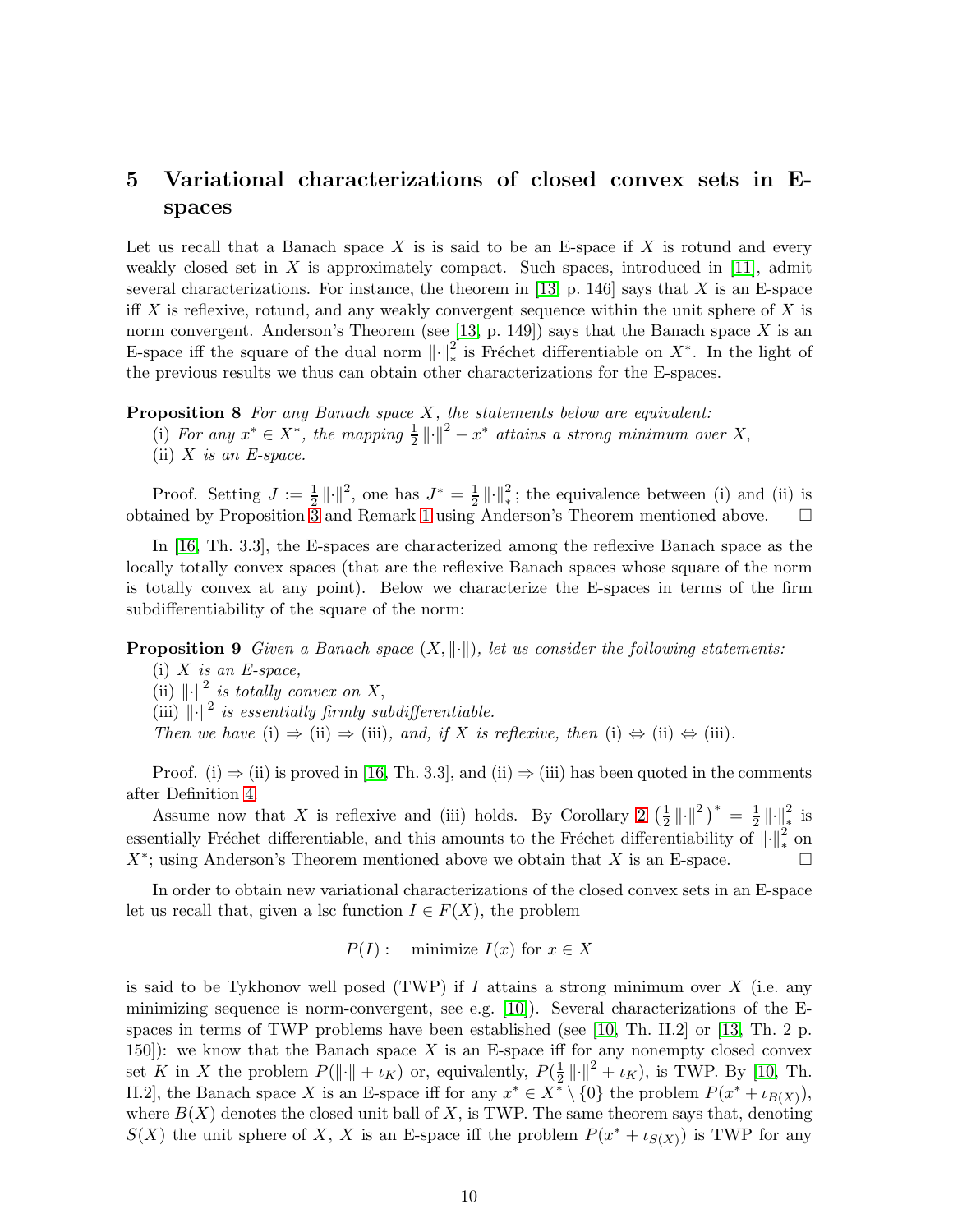$x^* \in X^* \setminus \{0\}$ . Our Proposition [8](#page-9-0) provides another characterization of such spaces: the Banach space X is an E-space iff for any  $x^* \in X^*$  the problem  $P(\frac{1}{2})$  $\frac{1}{2} \left\| \cdot \right\|^2 + x^*$ ) is TWP.

To end this paper let us go back to  $f$ -strongly Tchebychev sets (see Definition [5\)](#page-7-1) in the case when  $f = \frac{1}{2}$  $\frac{1}{2} || \cdot ||^2$ . In this situation a nonempty closed S in X is f-strongly Tchebychev iff the problem  $P(\frac{1}{2})$  $\frac{1}{2} || \cdot ||^2 + \iota_S - x^*$ ) is TWP for every  $x^* \in X^*$ . If the underlying Banach space is a Hilbert space this amounts to say that the problem

minimize  $||x^* - u||$  for  $u \in S$ 

<span id="page-10-6"></span>is TWP for any  $x^* \in X^* = X$ .

**Proposition 10** Let S be a nonempty closed set in a Banach space X. Assume that for any  $x^* \in X^*$  the problem

minimize  $\frac{1}{2} ||x||^2 - \langle x, x^* \rangle$  for  $x \in S$ 

is TWP. Then  $S$  is convex. If  $X$  is an E-space, the converse holds.

Proof. The first part follows from the first part Theorem [2](#page-8-0) applied to  $\frac{1}{2} || \cdot ||^2$ . Assume now that X is an E-space. By the first part of Proposition [9](#page-9-1) we know that  $\frac{1}{2} ||\cdot||^2$  is essentially firmly subdifferentiable and we conclude the proof with the second part of Theorem [2.](#page-8-0)  $\Box$ 

## <span id="page-10-3"></span>References

- [1] Y.I. Alber, Young-Fenchel transformation and some new characteristics of Banach spaces, Functions spaces,  $1-19$ , Contemp. Math., N $\circ$  435, Amer. Math. Soc., Providence, RI, 2007.
- <span id="page-10-8"></span><span id="page-10-7"></span>[2] E. Asplund, Fréchet differentiability of convex functions, Acta Math. 121 (1968), 31–47.
- [3] E. Asplund, R.T. Rockafellar, Gradients of convex functions, Trans. Amer. Math. Soc. 139 (1969), 443–467.
- <span id="page-10-0"></span>[4] H.H. Bauschke, J.M. Borwein, P.L. Combettes, Essential smoothness, essential strict convexity, and Legendre functions in Banach spaces, Comm. Contemp. Math. 3 (2001), 615–647.
- <span id="page-10-5"></span>[5] H.H. Bauschke, J.M. Borwein, P.L. Combettes, Bregman monotone optimization algorithms, SIAM J. Control Optim. 42 (2003), 596–636.
- <span id="page-10-4"></span>[6] L.M. Bregman, The relaxation method for finding common points of convex sets and its application to the solution of problems in convex programming, USSR Computational Mathematics and Mathematical Physics 7 (1967), 200–217.
- <span id="page-10-1"></span>[7] D. Butnariu, A.N. Iusem, Totally Convex Functions for Fixed Points Computation and Infinite Dimensional Optimization, Applied Optimization, vol. 40, Kluwer Acad., Dordrecht, 2000.
- <span id="page-10-2"></span>[8] D. Butnariu, A.N. Iusem, C. Zălinescu, On uniform convexity, total convexity and convergence of the proximal point and outer Bregman projection algorithms in Banach spaces, J. Conv. Anal. 10 (2003), 35–61.